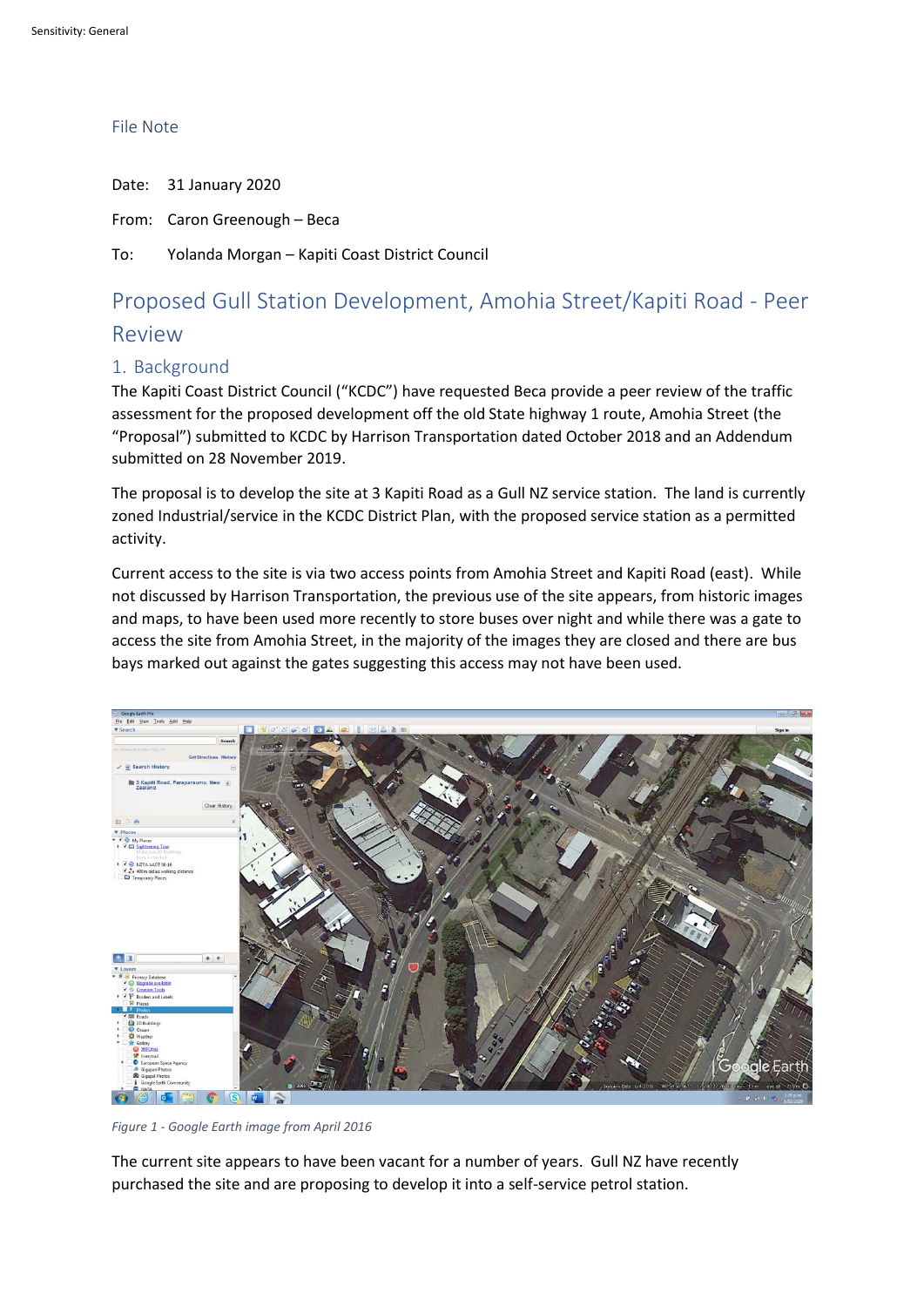There will be no associated convenience store or car wash facility. Some of the "spare" land is proposed to be utilised as leased-parking for the adjacent rail station.

The transport assessment also highlights that the NZ Transport Agency Waka Kotahi ("Transport Agency"), in consultation with KCDC, have plans to redesign Amohia Road in the future, however, the report states that these are still in the concept stages and there are no confirmed dates for the changes. Despite this, the assessment, at times, assesses the development with the upgrades and at others without. It is recommended that the assessment be considered without the upgrades as residual safety issues could be undertaken by the Transport Agency as the design is progressed.

In summary the Harrison Transportation reports conclude that the proposed land use and associated minor improvements can be supported from a transportation perspective.

## 2. Issues arising from the Peer Review

## 2.1 Traffic Data

The October 2018 report states a number of sources of traffic data for the road network adjacent to the site.

For Amohia Street the data is given from a month before and a month after the new McKays to Peka Peka expressway was opened i.e. February 2017 and March 2017. While these indeed show a reduction in traffic on Amohia Street, the immediate impact of the expressway opening would have significantly changed travel patterns in the short term, however by 2019/20 it is likely that traffic would have readjusted and it is recommended that newer traffic volume data are obtained to determine the true impact, in particular on queue lengths. Also, no traffic volume data has been provided for a weekend. Given the vicinity of Coastlands shopping centre it is likely traffic volumes on a weekend are as high or even higher than for a weekday peak.

In addition, there are no travel speeds provided for Amohia Street yet speeds are used to make a number of assessments in the Harrison report i.e. to determine sight distances. Anecdotally, it is known that speeds from the traffic signals at Kapiti Road heading south are higher than the posted 50kph, even before the expressway opened, due to there being two lanes of traffic and a lack of side friction southbound. With even lower traffic volumes the likelihood is that the speeds will have increased further without any management/active enforcement.

#### 2.2 Trip Generation

The trip generation rates used in the Harrison report have been taken from industry recognised reports, however these reports have not been updated for a number of years ,whilst the databases they refer to may well have. It is also not clear if the peak hour rate is for the activity or for the road network, an important distinction.

Using the Trips Database for Australasia, there are two sites that were surveyed in 2014, both Gull stations in Auckland. The UK TRICS database also has survey data from the last 5 years (extracts from the databases are attached)

The sites in NZ showed some variation but the peak hour of the activity was up to 16.25 vehicles per bay per hour during the weekday and as high as 23.13 vehicles per bay per hour on the weekend. For the peak hour of the road – in the AM peak the rate was between 7.75 and 10 vehicles per bay per hour and in the PM peak 11.5 vehicles per bay per hour.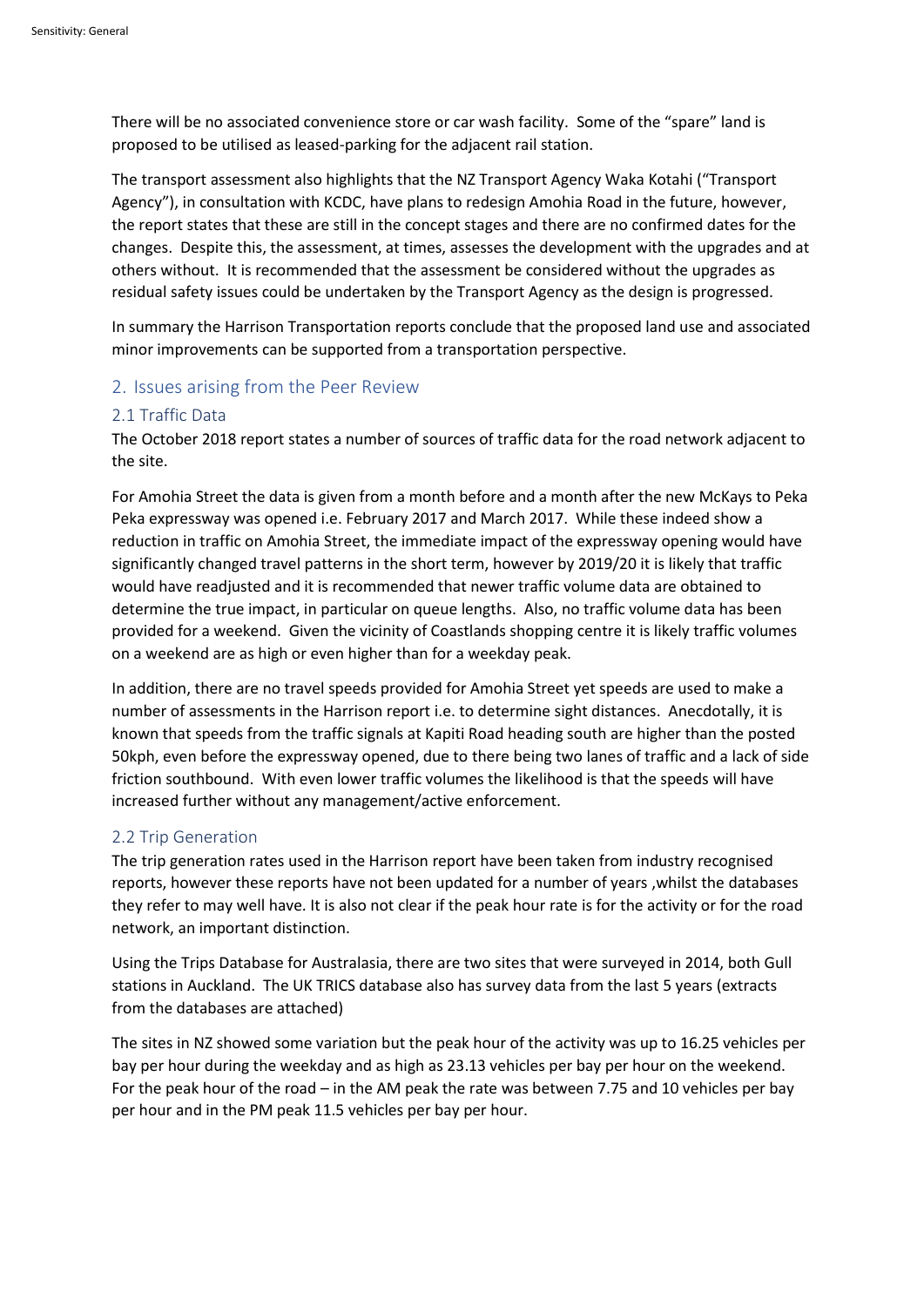For the UK the numbers were similar but based on significantly more surveys.

AM peak average (8-9am) = 12.38 vehicles per bay per hour PM peak average (4-5pm) = 12.78 vehicles per bay per hour Weekend average (1-2pm) = 15.5 vehicles per bay per hour

It is shown above that for both databases the trip generation rates for service stations is considerably higher at the weekend as opposed to the weekday yet the assessment has only been undertaken for a "peak hour".

The report does provide data from vehicle transactions to calculate what the percentage of the passing traffic might be, however there are some issues with the calculations. At some of the sites the road has a solid median and traffic can not turn right into the site yet the graph presented (Figure 4) gives the ADT as a two-way figure when it is not. The graphs should be recalculated for either two-way or for the one-way only sites to provide a better representation of the proposed site.

The calculation for the trip generation also adds the traffic volume on Amohia Street and Kapiti Road together, which is not appropriate either. Given pass by trips on Amohia Street is likely to be the highest generator this should be used for the trip generation calculation.

There are two further issues to note:

- There is already a service station on Amohia Street, on the north side of Kapiti Road, which will also capture pass by trips heading south, so some allowance should be made for this.
- No trip rate has been given for the leased-parking spaces.

The addendum suggests a trip rate for the leased-parking spaces but suggests this is approximately 1 car per 3 minutes. In my opinion this is very unlikely given arrivals are likely to correspond to the train departures/arrivals and are likely to much more bunched up.

In my opinion I believe the trip generation values given in the report are too low, even accounting for the other service station opposite, and that the impact of the service station should be calculated on a weekend.

Further to above, it is unclear how the trip distribution of the trips has been calculated. There is no turning count survey for the intersection so no way of even proportioning traffic volumes.

## 2.3 Car parking

In my opinion there are no issues with the calculation for car parking as there will be no staff on site.

The leased parking spaces are also designed appropriately to AS/NZS 2890.1:2004.

The only issue to be raised by the leased parking is that the swept path of the tanker appears to overlaps some of the spaces. It is noted in the Addendum to the report that to manage this the lease agreement will only allow for certain sized vehicles to use the spaces. In my opinion I can not see how that can be enforced and especially over time. There should be no caveats or covenants on these spaces and therefore the tanker should have the ability to manoeuvre without hitting these cars.

If the tanker cannot undertake the exiting manoeuvre it could lead to additional manoeuvring time i.e reversing within the forecourt area, which could delay traffic entering/exiting the site and lead to backing up of traffic onto Amohia Street which could present a potential safety risk.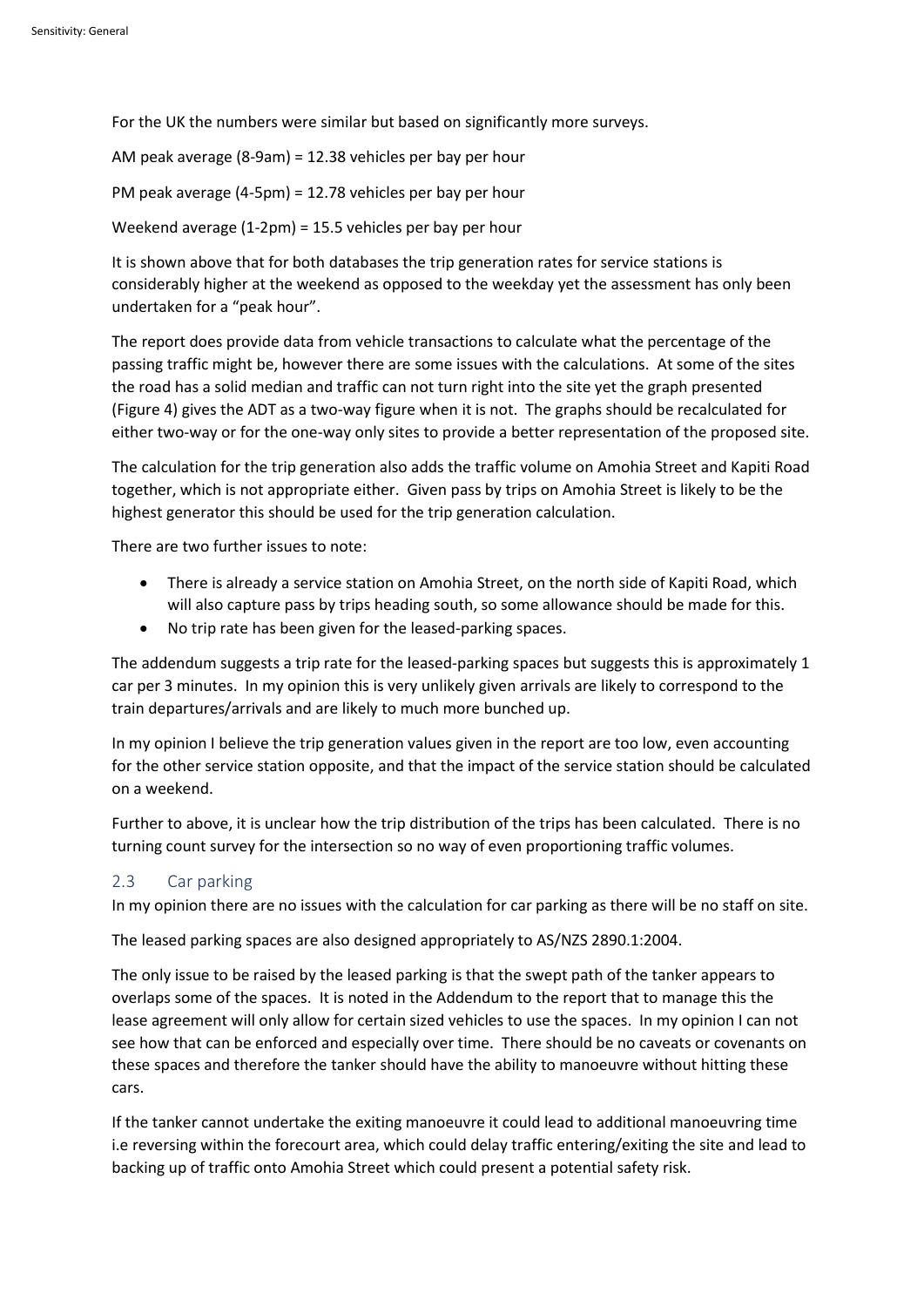## 2.3 Access Arrangements

## *2.3.1 Pedestrian Movements*

The original design, in the October 2018 report had a two way (left-in left-out) access at Amohia Street and a two-way (all movements) access at Kapiti Road. The latest design appears to have removed the left-out, at the same location, onto Amohia Street and the exit is now through the existing car parking area to the south of the site. However, no assessment has been presented on the impact of additional traffic using the car park access or on the car parking area itself.

While it is unclear when the improvements will be made on Amohia Street, from the latest drawings provided, there is now an at grade crossing, east to west across Amohia Street, and it has been single laned. From these changes, the exit from the service station into the car park now appears to be exactly at what would be the desire line for pedestrians exiting the railway station and using the at grade crossing.

With the at grade crossing, pedestrians currently using Kapiti Road, and the signals to cross Amohia Street, may cut through the railway station, or even the service station to cross, plus those that use the leased car parking spaces. Some clear, untracked over delineation for pedestrians would be recommended.

It is also unclear what pedestrian facilities are provided along Amohia Road. This may be more of an issue to be addressed by Council/NZTA but there appears to be a footpath along the frontage from the Kapiti Road lights south but these end at the driveway to JayCar/service station despite there appearing to be bus stops marked south of the driveway. I have general concerns about pedestrians, and also cyclists, navigating what will be a very wide access that includes the access to JayCar, the service station and the car parking area. Previous designs considered some type of pedestrian refuge area separating the ingress and egress for the service station but this is not incorporated into the new design.

Cyclists are also very exposed to conflict with the deceleration lane allowing for access for all three landuses also and the green cycle markings should at the very least be extended across the main access point to raise awareness to drivers of their present. This should also include the exit point but there are no drawings of this point in the report.

Further, some traffic calming is recommended for the exit onto Kapiti Road to raise awareness of pedestrians crossing the footpath.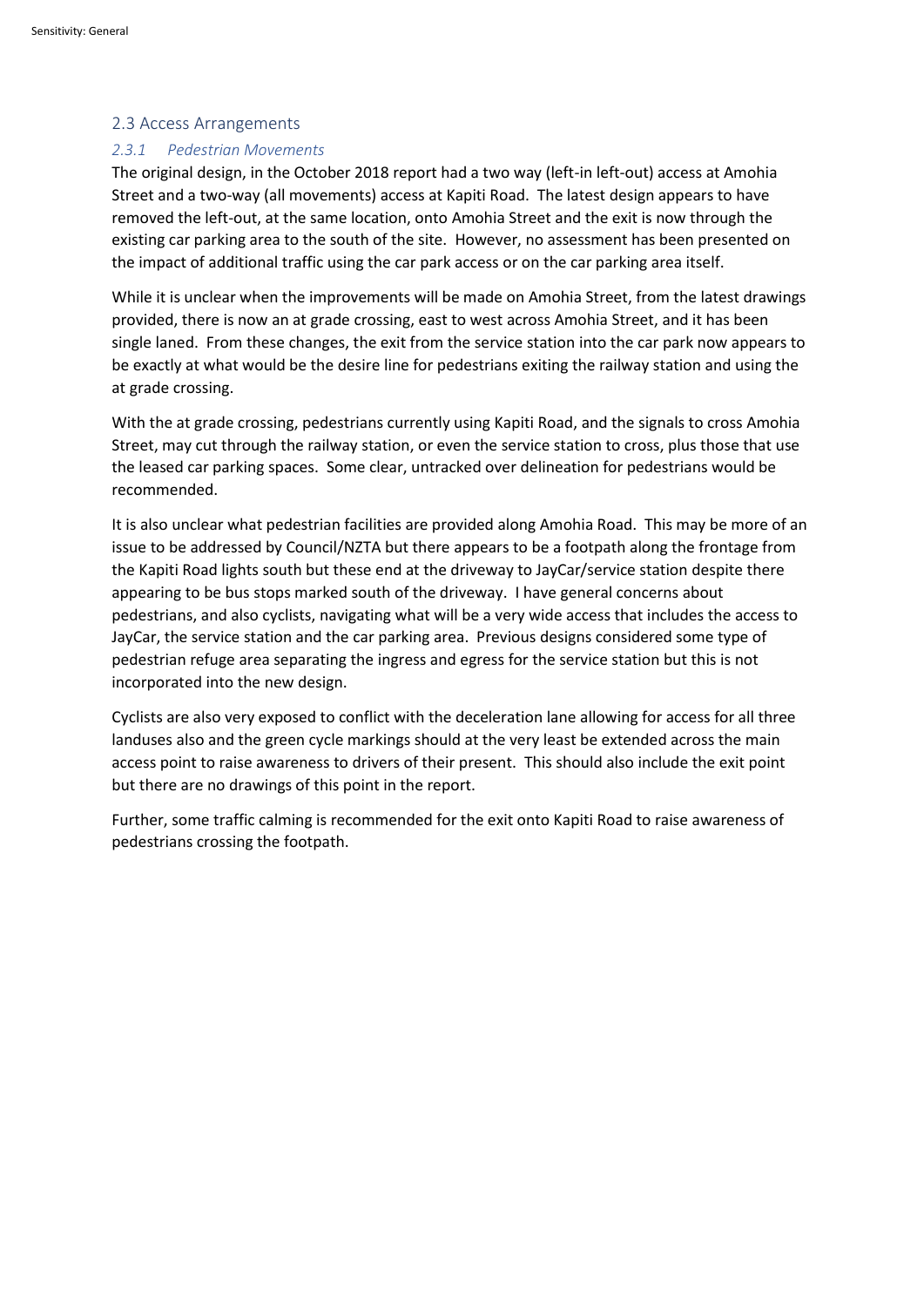

## *2.3.2 Access and Connectivity*

The main concerns with regard to the accesses are discussed above. It is stated in the transportation assessment that the access separation distance does not comply with the District Plan but that the design *will provide sufficient separation to ensure the safety of pedestrians and to minimise any potential conflict between turning movements at the access driveways*. In my opinion I do not see how this has been demonstrated at all. While all of the movements from Amohia Street are access only there is potential for confusion by pedestrians if they are walking along this frontage and long distances to cross (noting that the footpath does stop north of the JayCar access).

Also the Kapiti Road access is two way but here the access is directly adjacent to the Kapiti Signs/JayCar access. While this has been an existing arrangement there is little evidence presented to address this potential conflict and as stated earlier, the current queue lengths may be different to those calculated for 2017 so this needs to be assessed.

In addition to the capacity and conflict points, the Harrison transportation report presented the swept path for the tanker movements. This shows that the tanker takes up all of the space at the property boundary as well as the three lanes of traffic on Kapiti Road. This will likely impede traffic turning right into the site from Kapiti Road and may create additional queues not already taken into account. It is not clear in the report what the frequency is of the tanker movements and therefore it is difficult to understand whether this will be an important issue to consider.

## *2.3.2 Sight Lines*

Sight lines for the access in the original report were assessed against a 50kph posted speed. However, it was noted above that no speed measurements were taken for Amohia Street and anecdotally speeds from the traffic signals, due to lack of side friction may be much higher. This could create rear end crash issues with an increase in turning traffic from Amohia Street.

In addition, while the design has changed so at this point it is access only, with an increase in traffic using the car park exit, the sight distance should be assessed at this point also and for a higher speed.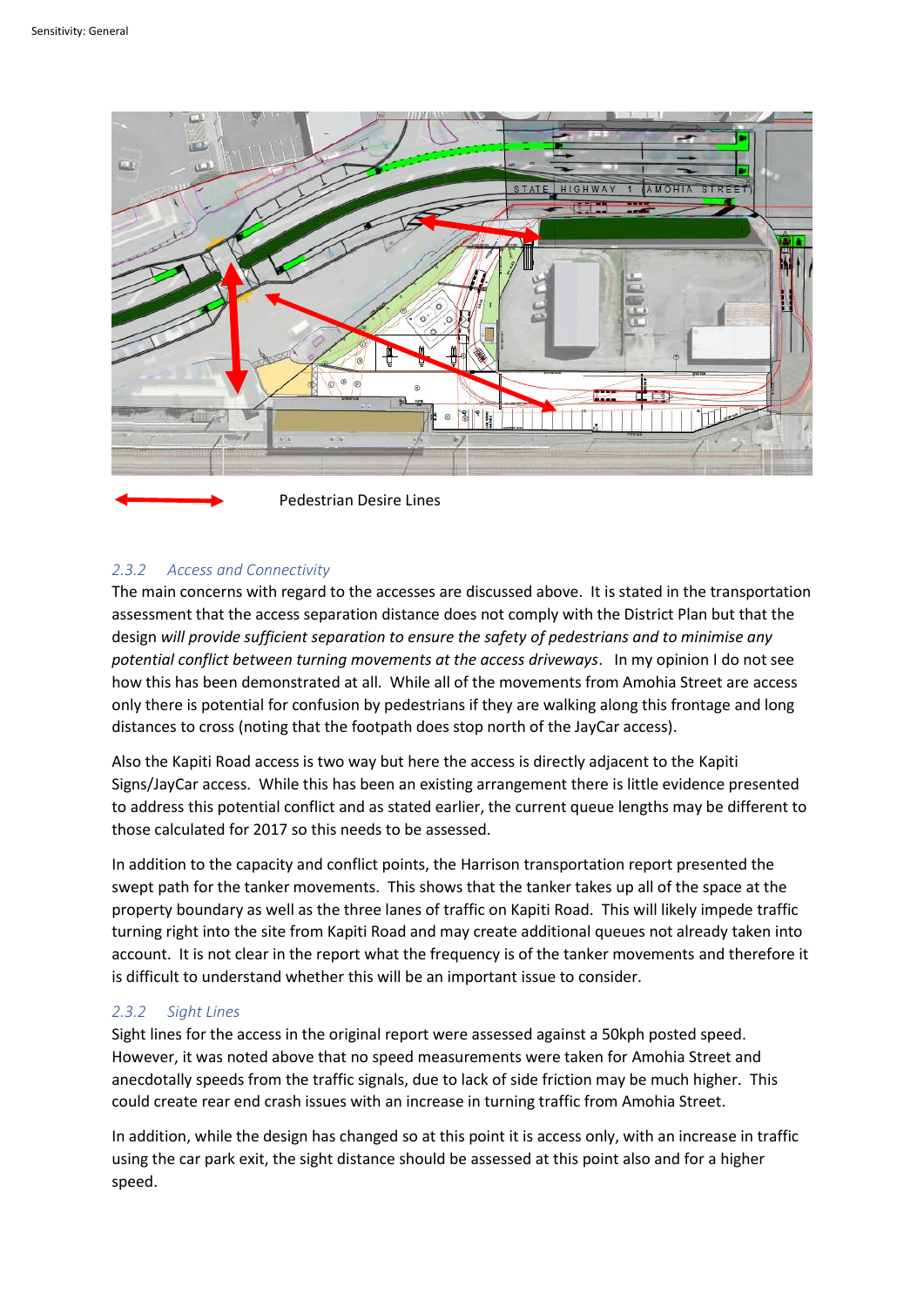The proposed improvements to Amohia Street do introduce an at grade crossing, with a raised table, so speeds may eventually decrease but as no date for the improvements is proposed, these safety concerns should be addressed in the meantime.

## 2.4 Conclusion

In conclusion, there are a number of items that cannot be assessed due to lack of up to date information and some safety concerns that still need to be addressed.

In summary these include:

- For Amohia Street the data is given from a month before and a month after the new McKays to Peka Peka expressway was opened i.e. February 2017 and March 2017. It is recommended that newer traffic volume data are obtained to determine the true impact, inparticular on queue lengths. Also no traffic volume data has been provided for a weekend. Given the vicinity of Coastlands shopping centre it is likely traffic volumes on a weekend are as high or even higher than for a weekday peak.
- No travel speeds provided for Amohia Street yet speeds are used to make a number of assessments further in the report i.e. to determine sight distances.
- Databases for trip generation rates for service stations show rates are considerably higher at the weekend as opposed to the weekday yet the assessment has only been undertaken for a "peak hour" and its unclear if this a peak hour for the land use activity or for the state highway.
- Trip generation values given in the report are too low, even accounting for the other service station opposite and incorporating for car park arrival rates which are likely to be correspond to train arrival and departure times and not a steady arrival rate across a peak hour.
- No assessment has been presented on the impact of additional traffic using the car park access or on the car parking area itself especially on pedestrian desire lines and for cyclists.
- General concerns about pedestrians, and also cyclists, navigating what will be a very wide access that includes the access to JayCar, the services station and the car parking area. Previous designs considered some type of pedestrian refuge area separating the ingress and egress for the service station but this is not incorporated into the new design.
- Cyclists are also very exposed to conflict with the deceleration lane allowing for access for all three landuses. The green cycle markings should be extended across the main access point to raise awareness to drivers of their present. This should also include the exit point but there are no drawings of this point in the report.
- Traffic calming is recommended for the exit onto Kapiti Road to raise awareness of pedestrians crossing the footpath.
- Swept path of the tanker appears to overlaps some of the leased parking spaces. It is noted in the Addendum to the report that to manage this the lease agreement will only allow for certain sized vehicles to use the spaces. In my opinion I cannot see how that can be enforced and especially over time.
- Also swept path for the tanker takes up all of the space at the property boundary, as well as the three lanes of traffic, on Kapiti Road. This will likely impede traffic turning right into the site from Kapiti Road and may create additional queues.
- Sight distances should be assessed for the actual traffic speeds on Amohia Street and at the car park exit point, taking account the increase in traffic.